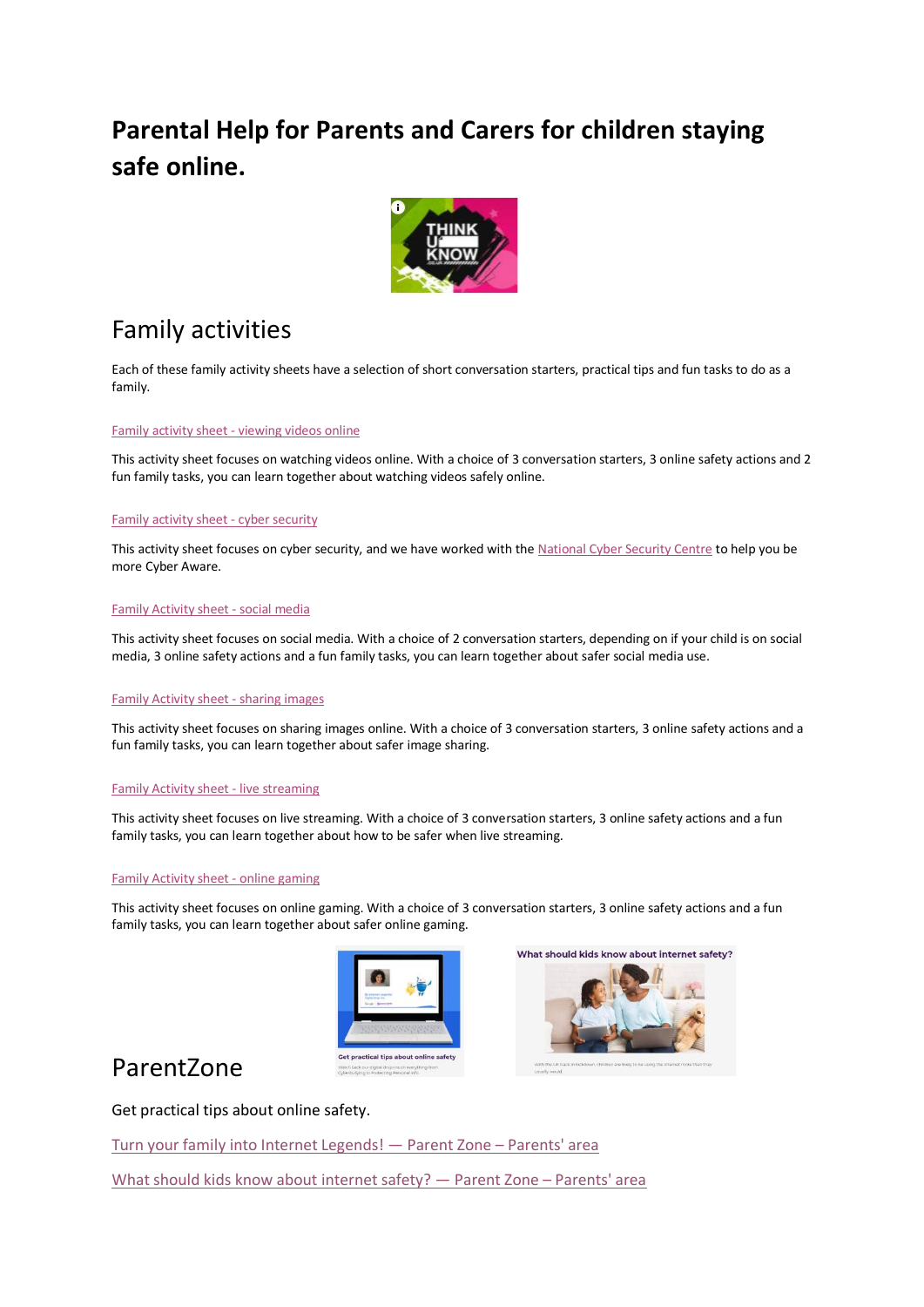

## Play Interland

Interactive online safety game.

[Interland \(beinternetawesome.withgoogle.com\)](https://beinternetawesome.withgoogle.com/en_uk/interland)

## **Parental help for setting age-appropriate parental controls on devices and internet filters to block malicious websites.**

**Searchable site with dropdown lists**

[Parental Controls & Privacy Settings Guides -](https://www.internetmatters.org/parental-controls/) Internet Matters



# **Parental information about the latest social networking and messaging app, a useful resource to help you keep your children safe online.**

[Social networking and messaging apps guide | Internet Matters](https://www.internetmatters.org/resources/apps-guide/social-networking-and-messaging-apps/)

| Top social networking and messaging apps<br>popular with children                                                                                                                                                                                                                                                   |   |                           |
|---------------------------------------------------------------------------------------------------------------------------------------------------------------------------------------------------------------------------------------------------------------------------------------------------------------------|---|---------------------------|
| We've compiled a list of the most popular social networking and messaging<br>apps that children are using and the potential risks they may expose children<br>to. You'll also find links to relevant safety pages or independent third-party<br>articles and opinions with further information about specific apps. |   |                           |
| YouTube app                                                                                                                                                                                                                                                                                                         |   | Snapchat                  |
| Instagram                                                                                                                                                                                                                                                                                                           |   | WhatsApp                  |
| <b>TikTok</b>                                                                                                                                                                                                                                                                                                       |   | Twitter                   |
| Facebook                                                                                                                                                                                                                                                                                                            |   | Discord                   |
| <b>Facebook Messenger</b>                                                                                                                                                                                                                                                                                           | ٠ | <b>Telegram Messenger</b> |

 $\sim$  100

 $\sim 100$  $\sim$   $-$